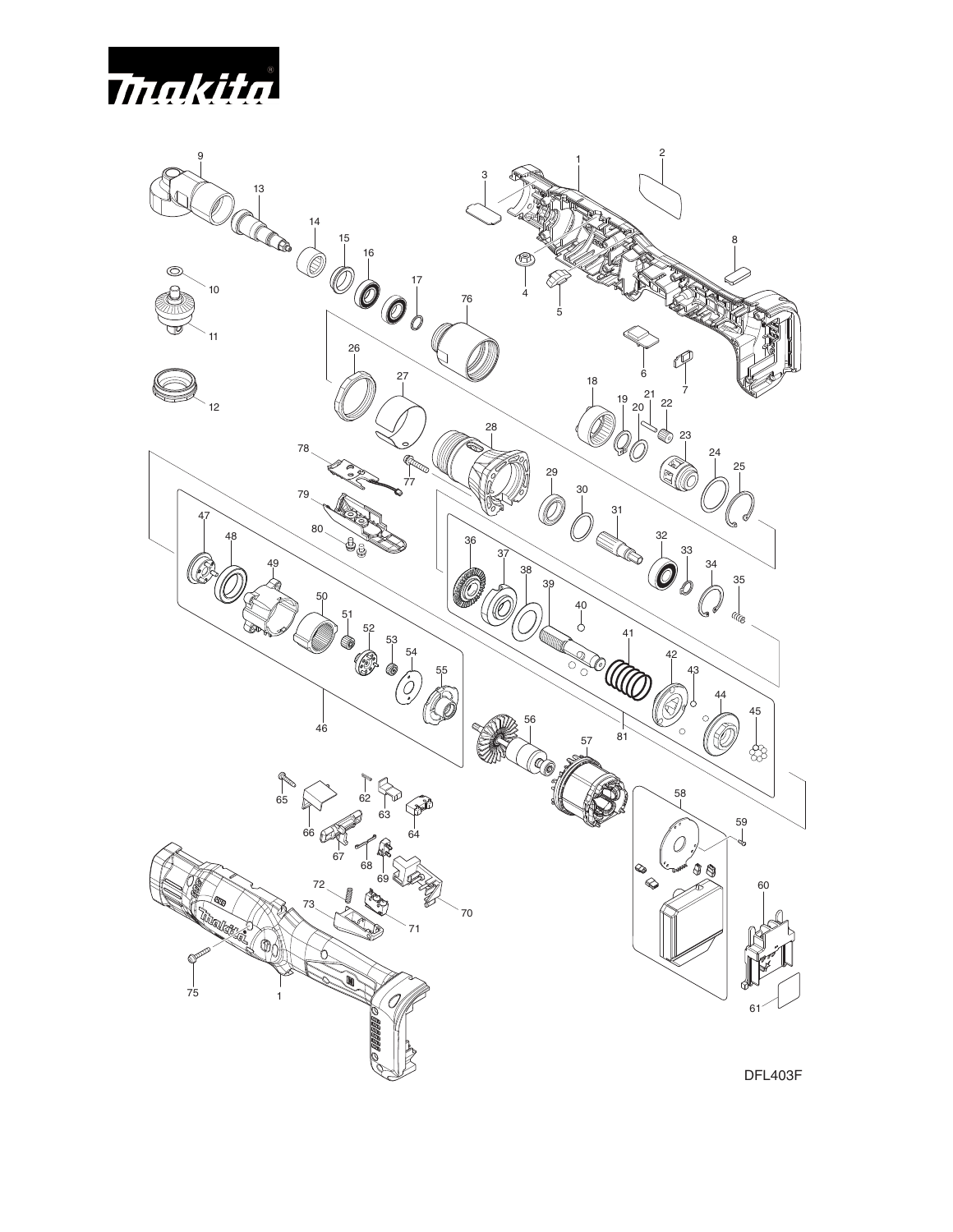| Item No. | <b>Type</b> | Sub  | Part No. | <b>Description</b>            | Qty            | Unit       |
|----------|-------------|------|----------|-------------------------------|----------------|------------|
| 001      |             |      | 183J44-6 | <b>HOUSING SET</b>            | $\mathbf{1}$   | <b>SET</b> |
|          |             | INC. | 263005-3 | <b>RUBBER PIN 6</b>           | 2              | PC.        |
|          |             | INC. | 252825-0 | <b>INSERT NUT M4-4</b>        | 4              | PC.        |
|          |             | INC. | 931002-4 | HEX. NUT M3                   | 8              | PC.        |
| 002      |             |      | 854F69-0 | NAME PLATE DFL403F            | 1              | PC.        |
| 003      |             |      | 345446-6 | PLATE K                       | 1              | PC.        |
| 004      |             |      | 252142-8 | <b>HEX.NUT FLANGE M5</b>      | 1              | PC.        |
| 005      |             |      | 458391-7 | <b>LENS</b>                   | $\mathbf{1}$   | PC.        |
| 006      |             |      | 620792-1 | <b>BUZZER CIRCUIT</b>         | $\mathbf{1}$   | PC.        |
| 007      |             |      | 620793-9 | <b>USB CIRCUIT</b>            | 1              | PC.        |
| 008      |             |      | 424827-8 | <b>USB COVER</b>              | $\mathbf{1}$   | PC.        |
| 009      |             |      | 143716-5 | ANGLE HEAD COMPLETE           | $\mathbf{1}$   | PC.        |
| 010      |             |      | 253777-8 | <b>FLAT WASHER 8</b>          | 1              | PC.        |
| 011      |             |      | 143714-9 | SPINDLE A COMPLETE            | 1              | PC.        |
| 012      |             |      | 285739-8 | <b>BEARING RETAINER 20-34</b> | 1              | PC.        |
| 013      |             |      | 221589-7 | SPIRAL BEVEL GEAR 9           | $\mathbf{1}$   | PC.        |
| 014      |             |      | 212222-2 | NEEDLE BEARING 1612           | 1              | PC.        |
| 015      |             |      | 326709-9 | <b>SPACER</b>                 | $\mathbf{1}$   | PC.        |
| 016      |             |      | 211288-9 | <b>BALL BEARING 6901DDW</b>   | $\overline{c}$ | PC.        |
| 017      |             |      | 961082-6 | <b>RETAINING RING WR12</b>    | 1              | PC.        |
| 018      |             |      | 227120-7 | <b>INTERNAL GEAR 50</b>       | 1              | PC.        |
| 019      |             |      | 961054-1 | <b>RETAINING RING S-14</b>    | 1              | PC.        |
| 020      |             |      | 253837-6 | <b>FLAT WASHER 14</b>         | $\mathbf{1}$   | PC.        |
| 021      |             |      | 256104-8 | PIN <sub>3</sub>              | 5              | PC.        |
| 022      |             |      | 227138-8 | SPUR GEAR 14                  | $\overline{5}$ | PC.        |
| 023      |             |      | 310148-3 | <b>CARRIER</b>                | 1              | PC.        |
| 024      |             |      | 267127-1 | <b>FLAT WASHER 26</b>         | $\mathbf{1}$   | PC.        |
| 025      |             |      | 962161-3 | <b>RETAINING RING R-32</b>    | $\mathbf{1}$   | PC.        |
| 026      |             |      | 252187-6 | HEX. NUT M36-41               | $\mathbf{1}$   | PC.        |
| 027      |             |      | 345447-4 | RING 38K                      | $\mathbf{1}$   | PC.        |
| 028      |             |      | 317808-8 | <b>CLUTCH CASE</b>            | 1              | PC.        |
| 029      |             |      | 211283-9 | BALL BEARING 6803ZZ           | $\mathbf{1}$   | PC.        |
| 030      |             |      | 267283-7 | FLAT WASHER 21                | $\mathbf{1}$   | PC.        |
| 031      |             |      | 227137-0 | SPUR GEAR 21                  | 1              | PC.        |
| 032      |             |      | 211088-7 | <b>BALL BEARING 6000DDW</b>   | 1              | PC.        |
| 033      |             |      | 961026-6 | <b>RETAINING RING S-10</b>    | 1              | PC.        |
| 034      |             |      | 962105-3 | <b>RETAINING RING R-26</b>    | 1              | PC.        |
| 035      |             |      | 233019-6 | <b>COMPRESSION SPRING 5</b>   | 1              | PC.        |
| 036      |             |      | 324834-0 | LOCK NUT M12                  | 1              | PC.        |
| 037      |             |      | 158408-3 | ADJUST RING COMPLETE          | 1              | PC.        |
| 038      |             |      | 267276-4 | <b>FLAT WASHER 18</b>         | 1              | PC.        |
| 039      |             |      | 327086-2 | <b>SPINDLE</b>                | $\mathbf{1}$   | PC.        |
| 040      |             |      | 216018-3 | STEEL BALL 5.0                | 3              | PC.        |
| 041      |             |      | 233357-6 | <b>COMPRESSION SPRING 19B</b> | 1              | PC.        |
| 042      |             |      |          | CAM D                         | 1              | PC.        |
|          |             |      | 223146-7 |                               |                |            |
| 043      |             |      | 216024-8 | STEEL BALL 4                  | 3              | PC.        |
| 044      |             |      | 223187-3 | CUM F                         | 1              | PC.        |
| 045      |             |      | 216024-8 | STEEL BALL 4                  | $\overline{7}$ | PC.        |
| 046      |             |      | 126771-2 | <b>GEAR ASSEMBLY K</b>        | 1              | PC.        |
|          |             | INC. |          | Item No. 47-55                |                |            |
| 047      |             |      | 144383-9 | <b>CARRIER COMPLETE D</b>     | 1              | PC.        |
| 048      |             |      | 211375-4 | <b>BALL BEARING 6805LLB</b>   | 1              | PC.        |
| 049      |             |      | 418004-2 | <b>GEAR CASE</b>              | $\mathbf{1}$   | PC.        |
|          |             | INC. | 931102-0 | HEX. NUT M4                   | 4              | PC.        |
| 050      |             |      | 227048-9 | <b>INTERNAL GEAR 47</b>       | 1              | PC.        |
| 051      |             |      | 221537-6 | SPUR GEAR 16                  | 3              | PC.        |